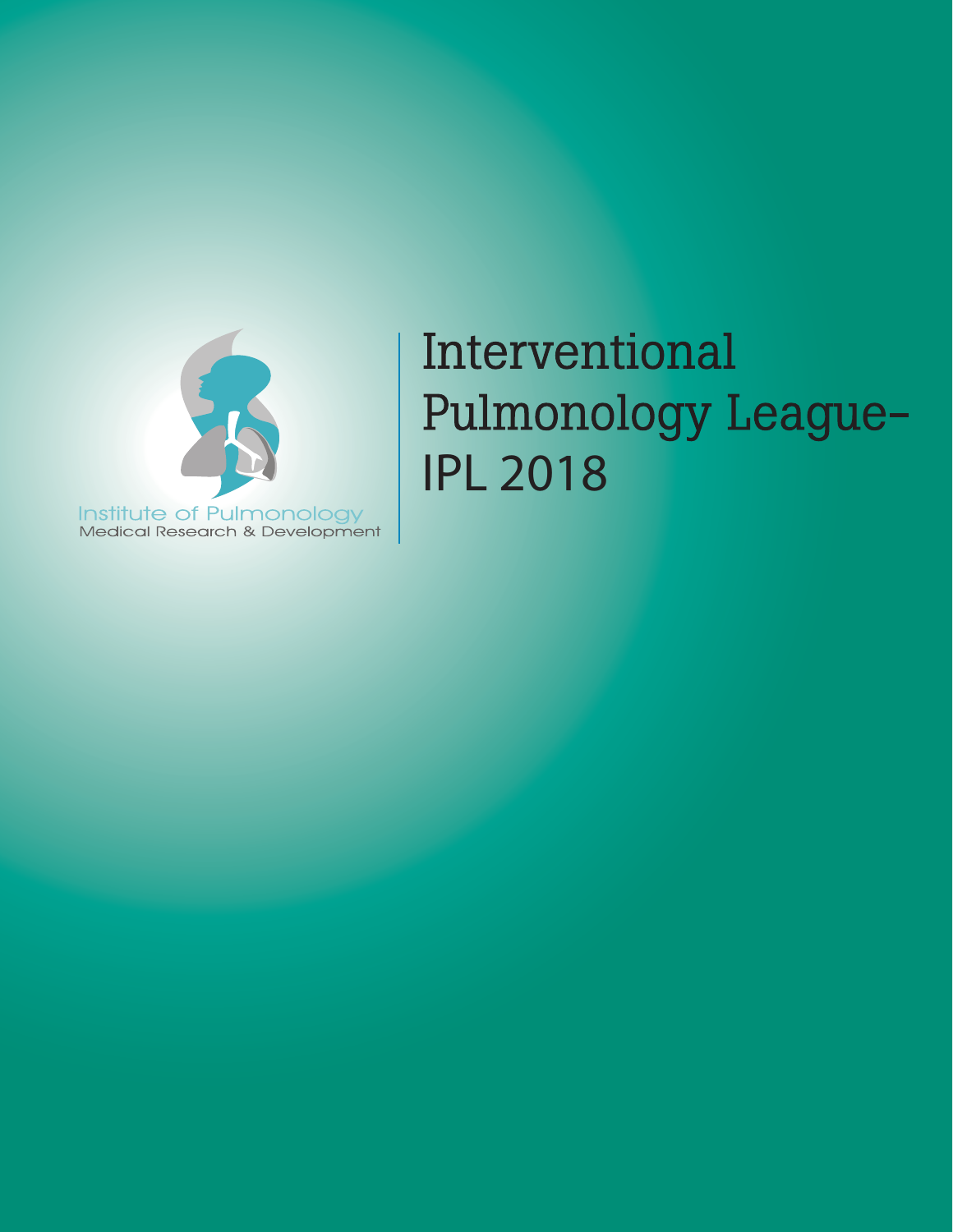

# **Detailed Agenda**

# **Interventional Pulmonology League 2018**

*!! Something For Every Pulmonologist !!*

# **IPL LIVE & THORACIC ULTRASOUND WORKSHOP**

**Fortis Hiranandani Hospital, Vashi on 1st June 2018** 

Organised by Institute of Pulmonology Medical Research & Development Under the auspices of Indian Chest Society, West Zone

#### Program Director: **Dr. Prashant Chhajed**

**Fortis Hiranandani Hospital, Vashi Navi Mumbai**

**11am to 12pm: Registration 12pm to 5pm: IPL LIVE & Thoracic Ultrasound Workshop**

#### **IPL 2018 LIVE**

| <b>Chairs</b>                   | : Dr. Girija Nair, Dr. Vivek Patil, Dr. Chandrashekhar                                        |
|---------------------------------|-----------------------------------------------------------------------------------------------|
| <b>Moderator</b>                | : Dr. Sahajal Dhooria                                                                         |
|                                 | <b>Endoscopy Suite Co-ordinators :</b> Dr. Arvind Kate, Dr. Vinod Chavhan, Dr. Amol Achlerkar |
| <b>Auditorium Co-ordinators</b> | : Dr. Preyas Vaidya, Dr. Sandeepa H.S., Dr. Neha Mandovra                                     |
| <b>Workshop Support Team</b>    | : Dr. Tejashree Lele, Dr. Swapnil Chaudhari, Dr. Kamlesh Pandey                               |

#### **Live Demonstrations of Cases: Auditorium**

- 1. Conventional Flexible Bronchoscopy, Bronchoalveolar Lavage, Transbronchial Lung Biopsy, Transbronchial Needle Aspiration
- 2. EBUS TBNA
- 3. Pleuroscopy

#### **Thoracic Ultrasound Workshop**

#### **Moderator :** Dr. Sandeepa H.S.

#### **Lectures (Auditorium): 15 minutes each**

- 1. Ultrasound machine: Basic settings for a Pulmonologist: Dr. Vipin Pathak
- 2. Visualisation of Thoracic Anatomy on Ultrasound: Dr. Vipin Pathak
- 3. Visualisation of Lung Pathology on Ultrasound: Dr. Sandeepa H.S.
- 4. Principles of Ultrasound guided Thoracic Interventions: Dr. Vipin Pathak
- 5. Chest Ultrasound in the Evaluation of Dyspnea: Dr. Sandeepa H.S.

#### **Thoracic Ultrasound Workstations (By Department of Radiology)**

**Faculty :** Dr. Vipin Pathak, Dr. Sunita Malladi, Dr. Anish Gunnale, Dr. Pradeep Atakari, Dr. Nilesh Ingale.

**Note:** Thoracic ultrasound lectures will be carried in between the live cases in auditorium. Thoracic ultrasound workshop will be conducted after the live demonstration of cases and lectures.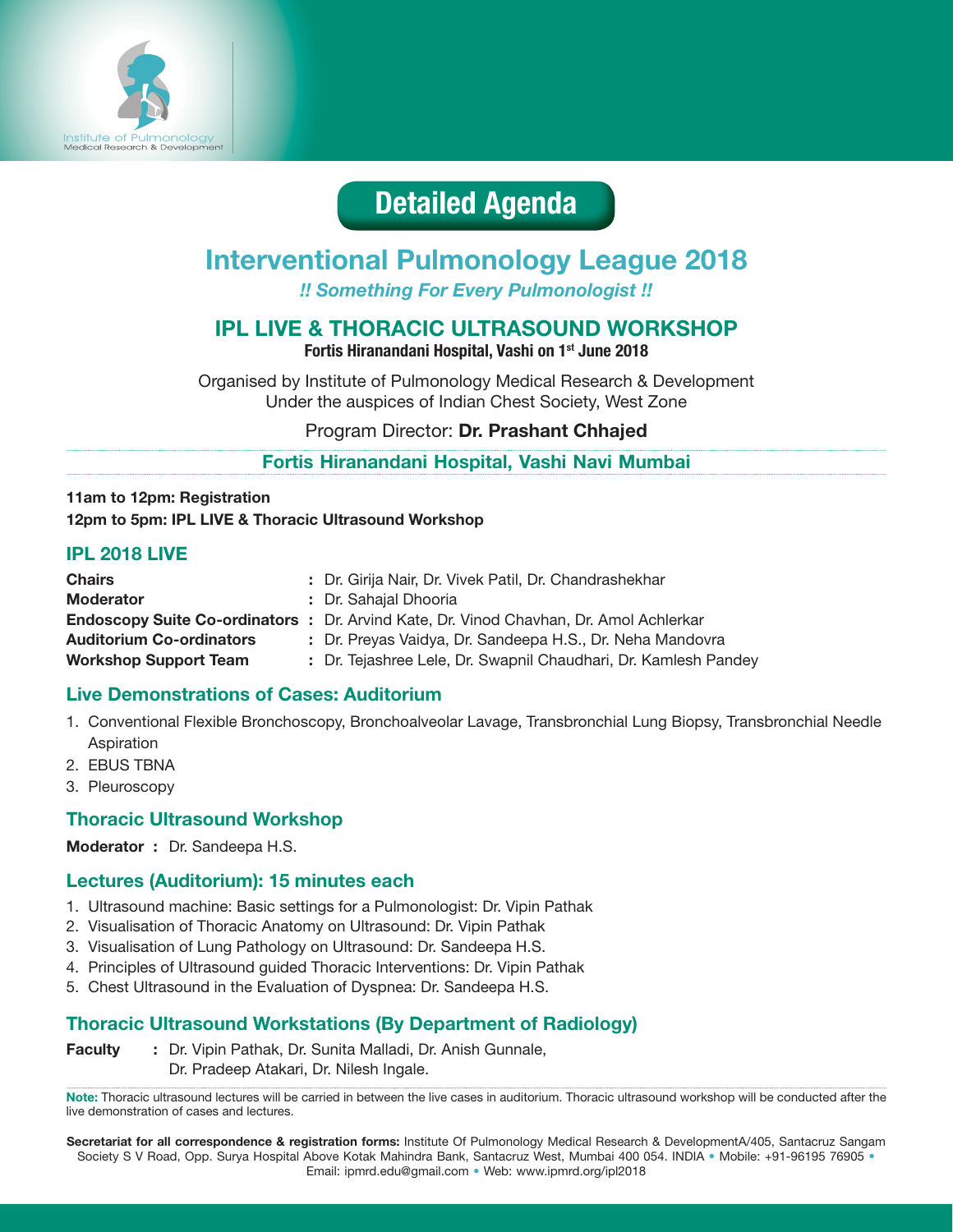

# 02.06.2018 - Saturday, Hotel Sofitel, BKC, Bandra (E), Mumbai

| $07:30 - 08:30$ | <b>Registration</b>                                                                                                                                            |                                                                                                                                                    |                       |                                                                                                  |                                                                                                                                                                                               |                      |  |  |  |
|-----------------|----------------------------------------------------------------------------------------------------------------------------------------------------------------|----------------------------------------------------------------------------------------------------------------------------------------------------|-----------------------|--------------------------------------------------------------------------------------------------|-----------------------------------------------------------------------------------------------------------------------------------------------------------------------------------------------|----------------------|--|--|--|
| $08:30 - 9:00$  | HALL A: Oral paper/ Case Presentation CHAIR: Dr. Santhakumar, Dr. Sandeepa H.S.                                                                                |                                                                                                                                                    |                       |                                                                                                  |                                                                                                                                                                                               |                      |  |  |  |
|                 |                                                                                                                                                                | <b>HALL - A</b><br>(Co-ordinators: Dr. Vinod Chavhan, Dr. Neha Mandovra,<br>Dr. Swapnil Chaudhari)                                                 |                       | <b>HALL - B</b><br>(Co-ordinators: Dr. Preyas Vaidya, Dr. Kamlesh Pandey,<br>Dr. Tejashree Lele) |                                                                                                                                                                                               |                      |  |  |  |
| $09:00 - 10:30$ | <b>Time</b>                                                                                                                                                    | <b>Speaker</b><br><b>Symposium 1:</b><br><b>Pediatric Interventional</b><br><b>Pulmonology</b><br>Chair: Dr. N. T. Awad,<br><b>Dr. Ankur Mehta</b> |                       | <b>Time</b>                                                                                      | <b>Symposium 2: Bronchoscopy</b><br>in ICU/ High Risk Settings:<br><b>Technical Aspects/ Review</b><br>of Current Evidence<br><b>Chair: Dr. Anant Mohan,</b><br>Dr. Chandrashekhar Tulasigiri | <b>Speaker</b>       |  |  |  |
|                 | $09:00 - 09:15$                                                                                                                                                | <b>Pediatric Flexible</b><br>Bronchoscopy                                                                                                          | Dr. Prashant Chhajed  | $09:00 - 09:15$                                                                                  | Patient assessment / risk<br>assessment prior to ICU<br>bronchoscopy                                                                                                                          | Dr. Anant Mohan      |  |  |  |
|                 | $09:15 - 09:30$                                                                                                                                                | Pediatric EBUS TBNA                                                                                                                                | Dr. Ritesh Agarwal    | $09:15 - 09:30$                                                                                  | Bronchoscopy in patient on NIV                                                                                                                                                                | Dr. Pratibha Singhal |  |  |  |
|                 | $09:30 - 09:45$                                                                                                                                                | <b>Pediatric Rigid</b><br>Bronchoscopy &<br><b>Therapeutic Procedures</b>                                                                          | Dr. Ravindra Mehta    | 09:30 - 09:45<br>Therapeutic bronchoscopy<br>in ICU                                              |                                                                                                                                                                                               | Dr. Santhakumar      |  |  |  |
| $09:45 - 10:35$ | <b>FROM BEDSIDE TO ENDOSCOPY:</b><br><b>INTERACTIVE CASE BASED SYMPOSIUMS</b><br><b>Moderator: Dr. A. A Mahashur</b>                                           |                                                                                                                                                    |                       | 09:45 - 10:00                                                                                    | Debate: New opacity on CXR in<br>ICU? Bronchoscopy Yes                                                                                                                                        | Dr. Sudhir Nair      |  |  |  |
|                 | $09:45 - 09:50$                                                                                                                                                | Introduction to GINA 5                                                                                                                             | Dr. A. A. Mahashur    | $10:00 - 10:15$                                                                                  | Debate: New opacity on CXR in                                                                                                                                                                 | Dr. Agam Vora        |  |  |  |
|                 | $09:50 - 10:05$                                                                                                                                                | GINA 5: Case 1                                                                                                                                     | Dr. Pattabhiraman     |                                                                                                  | ICU? Bronchoscopy No                                                                                                                                                                          |                      |  |  |  |
|                 | $10:05 - 10:20$                                                                                                                                                | GINA 5: Case 2                                                                                                                                     | Dr. R. Narsimhan      |                                                                                                  |                                                                                                                                                                                               |                      |  |  |  |
|                 | $10.20 - 10.35$                                                                                                                                                | Panel: Dr. Sanjeev Mehta, Dr. S. Raju,<br>Dr. Ritesh Agarwal                                                                                       |                       |                                                                                                  |                                                                                                                                                                                               |                      |  |  |  |
| $10:30 - 11:00$ |                                                                                                                                                                |                                                                                                                                                    |                       | <b>Tea Break</b>                                                                                 |                                                                                                                                                                                               |                      |  |  |  |
|                 |                                                                                                                                                                | <b>HALL A</b><br>(Co-ordinators: Dr. Vinod Chavhan, Dr. Neha Mandovra,<br>Dr. Swapnil Chaudhari)                                                   |                       | <b>HALL B</b><br>(Co-ordinators: Dr. Preyas Vaidya, Dr. Kamlesh Pandey,<br>Dr. Tejashree Lele)   |                                                                                                                                                                                               |                      |  |  |  |
| $11:00 - 12:30$ | FROM BEDSIDE TO ENDOSCOPY: INTERACTIVE CASE<br><b>BASED SYMPOSIUMS</b><br><b>Moderator: Dr. Prashant Chhajed</b><br><b>Editorial Comments: Dr. Felix Herth</b> |                                                                                                                                                    |                       | <b>Time</b>                                                                                      | Symposium 3: Hot topics in<br><b>Interventional Pulmonology</b><br>Chair: Dr. J. M. Phadtare                                                                                                  | <b>Speaker</b>       |  |  |  |
|                 | <b>Time</b><br><b>Interstitial Lung Disease</b>                                                                                                                |                                                                                                                                                    | <b>Case Presenter</b> | $11:00 - 11:15$                                                                                  | Feasibility of day care<br>pleuroscopy                                                                                                                                                        | Dr. Pattabhiraman    |  |  |  |
|                 | $11:00 - 11:15$                                                                                                                                                | Case 1                                                                                                                                             | Dr. Zarir Udwadia     | $11:15 - 11:30$                                                                                  | <b>Trapped lung</b>                                                                                                                                                                           | Dr. Ravindra Mehta   |  |  |  |
|                 | $11:15 - 11:30$<br>Case 2<br>Dr. Bhavin Jankharia                                                                                                              |                                                                                                                                                    | 11:30 - 11:45         | Thoracoscopy in empyema                                                                          | Dr. Arjun Srinivasan                                                                                                                                                                          |                      |  |  |  |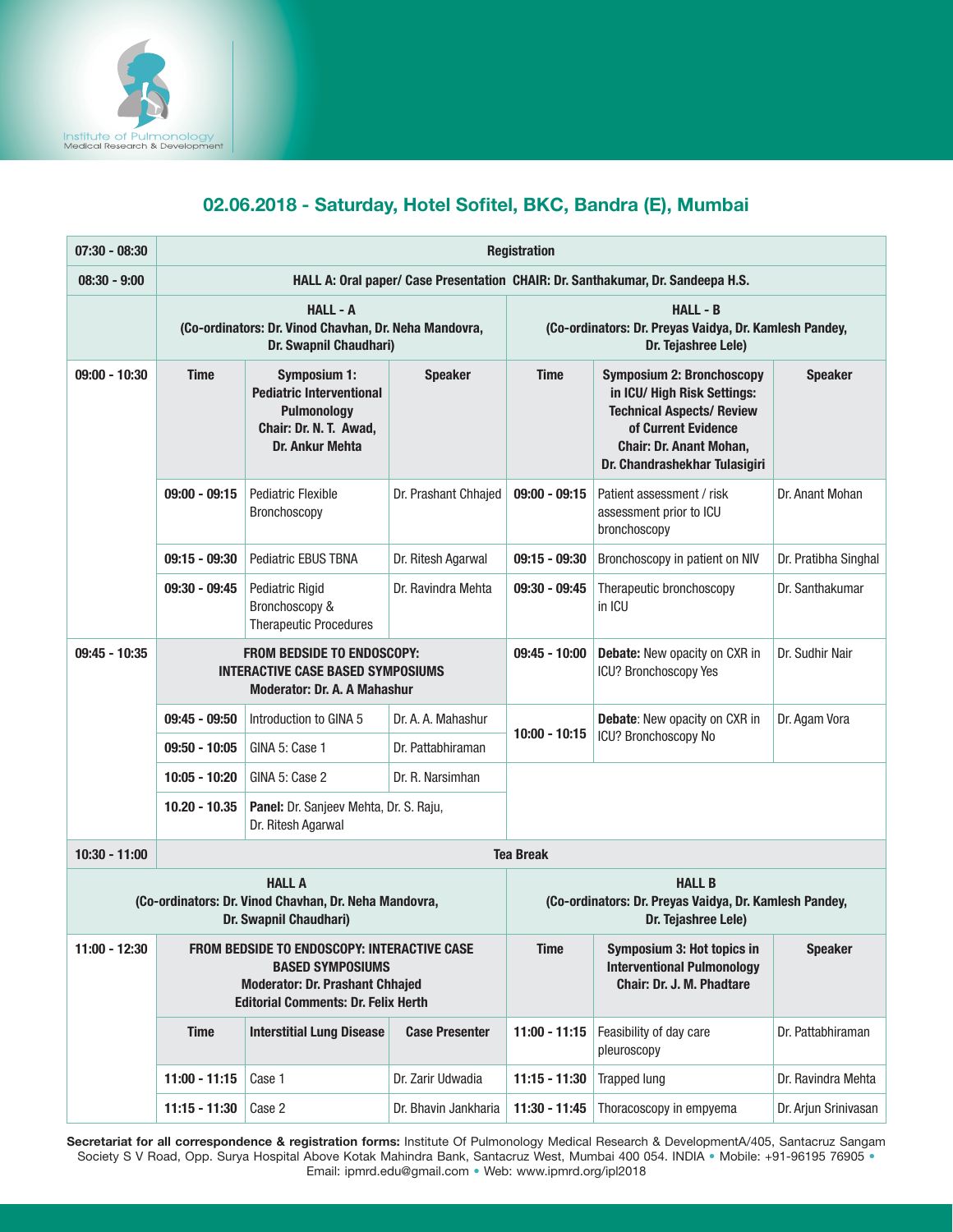

## 02.06.2018 - Saturday, Hotel Sofitel, BKC, Bandra (E), Mumbai

| $11:0 - 12:30$  |                 | <b>FROM BEDSIDE TO ENDOSCOPY: INTERACTIVE CASE</b><br><b>BASED SYMPOSIUMS</b><br><b>Moderator: Dr. Prashant Chhajed</b><br><b>Editorial Comments: Dr. Felix Herth</b> | <b>Time</b>          | Symposium 3: Hot topics in<br><b>Interventional Pulmonology</b><br>Chair: Dr. J. M. Phadtare |              | <b>Speaker</b>                                                           |                                                                                                                 |                                                                                                                |
|-----------------|-----------------|-----------------------------------------------------------------------------------------------------------------------------------------------------------------------|----------------------|----------------------------------------------------------------------------------------------|--------------|--------------------------------------------------------------------------|-----------------------------------------------------------------------------------------------------------------|----------------------------------------------------------------------------------------------------------------|
|                 | $11:30 - 11:45$ | Case 3                                                                                                                                                                | Dr. Sahajal Dhooria  | Role of bronchoscopy in massive<br>11:45 - 12:00<br>hemoptysis                               |              |                                                                          | Dr. Karan Madan                                                                                                 |                                                                                                                |
|                 | $11:45 - 12:00$ | Case 4                                                                                                                                                                | Dr. Ritesh Agarwal   | $12:00 - 12:30$                                                                              | Discussion   |                                                                          |                                                                                                                 |                                                                                                                |
|                 | $12:00 - 12:30$ | Panel: Dr. Ajay Narsimahan,<br>Dr. Sujeet Rajan                                                                                                                       |                      |                                                                                              |              |                                                                          |                                                                                                                 |                                                                                                                |
| $12:30 - 13:00$ | <b>Title</b>    | <b>IPL 2018 Oration</b>                                                                                                                                               |                      |                                                                                              |              |                                                                          |                                                                                                                 |                                                                                                                |
|                 | 12:30 - 13:00   | Freezing the airway<br>and Lung                                                                                                                                       | Dr. Felix Herth      |                                                                                              |              |                                                                          |                                                                                                                 |                                                                                                                |
| 13:00 - 14:00   |                 |                                                                                                                                                                       |                      | <b>LUNCH</b>                                                                                 |              |                                                                          |                                                                                                                 |                                                                                                                |
| 14:00 - 17:30   | <b>Time</b>     | <b>EBUS TBNA</b><br><b>MASTERCLASS</b><br><b>Moderator:</b><br>Dr. Felix Herth<br>Co-ordinators:<br>Dr. Sandeepa HS,<br><b>Dr. Vinod Chavhan</b>                      | <b>Speaker</b>       | <b>Time</b>                                                                                  | <b>Title</b> | <b>INTERACTIVE</b><br><b>ROTATIONAL</b><br><b>MASTER</b><br><b>CLASS</b> | <b>Speaker</b>                                                                                                  |                                                                                                                |
|                 | $14:00 - 14:15$ | Knowing the EBUS Scope<br>and the Patient                                                                                                                             | Dr. Neha Mandovra    | $14:00 - 17:00$                                                                              | D            | <b>Cryobiopsy</b>                                                        | Instrument,<br>Indication,                                                                                      |                                                                                                                |
|                 | $14:15 - 14:30$ | <b>Mediastinal Anatomy and</b><br>lymph node stations on<br><b>EBUS</b>                                                                                               | Dr. Felix Herth      |                                                                                              |              |                                                                          | Contraindications,<br>Pre recorded Case:<br>Dr. Ritesh Agarwal                                                  |                                                                                                                |
|                 | $14:30 - 14:45$ | EBUS TBNA technique                                                                                                                                                   | Dr. Pattabhiraman    |                                                                                              |              |                                                                          |                                                                                                                 | Workstation: Dr. Ritesh Agarwal,<br>Dr. Karan Madan<br>Co-ordinator: Dr. Tejashree Lele,<br>Dr. Kamlesh Pandey |
|                 | $14:45 - 15:00$ | <b>EBUS Characteristics of</b><br>lymph nodes                                                                                                                         | Dr. Felix Herth      |                                                                                              | C            | <b>Thermoplasty</b>                                                      | Instrument,<br>Indication,<br>Contraindications,<br>Pre recorded Case:<br>Dr. R. Narasimhan                     |                                                                                                                |
|                 | $15:00 - 15:15$ | <b>EUS B FNA</b>                                                                                                                                                      | Dr. Arjun Srinivasan |                                                                                              |              |                                                                          | Workstation: Dr. Ravindra Mehta,<br>Dr. R. Narsimahan<br>Co-ordinator: Dr. Neha Mandovra,<br>Dr. Amol Achlerkar |                                                                                                                |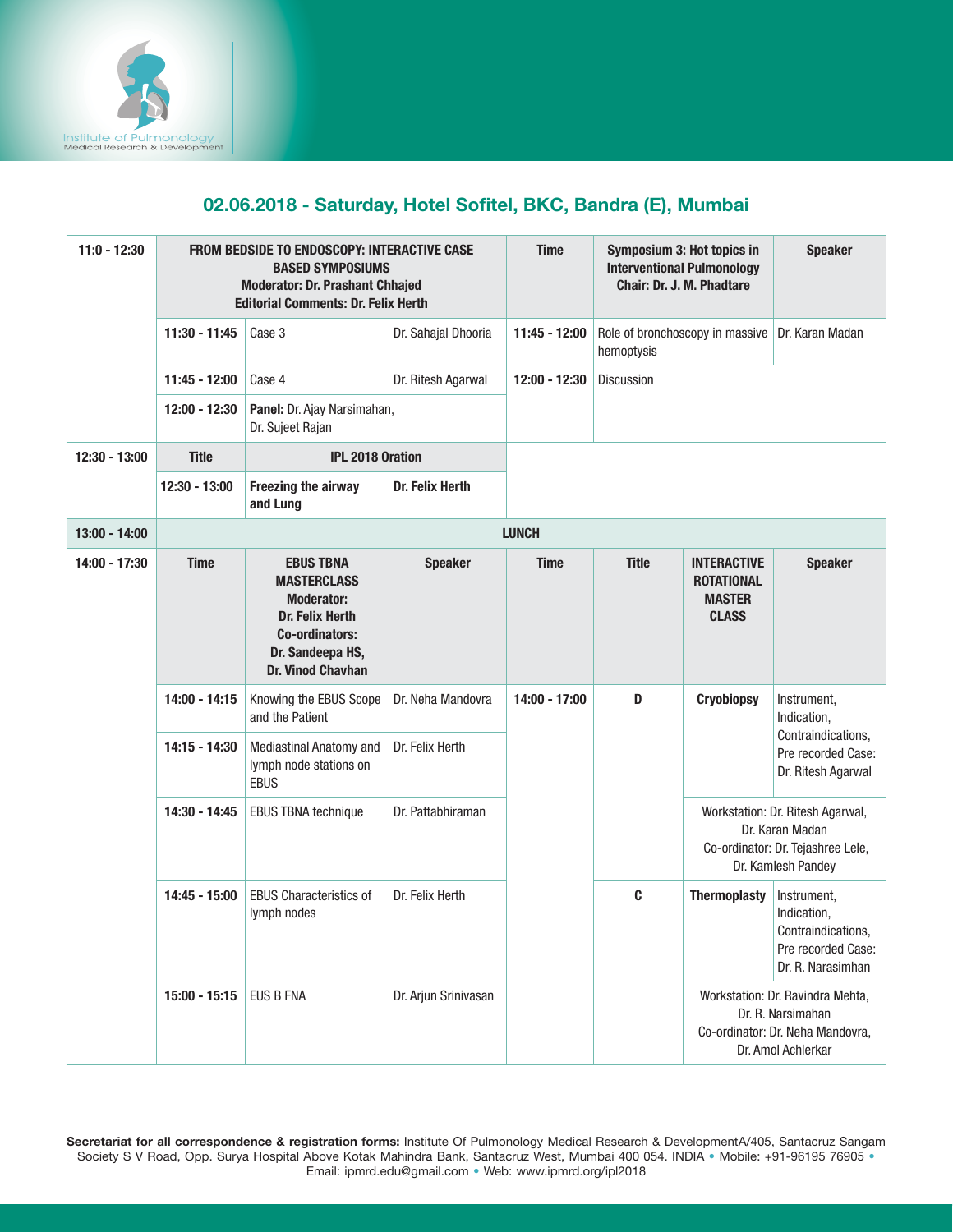

## 02.06.2018 - Saturday, Hotel Sofitel, BKC, Bandra (E), Mumbai

| $14:00 - 17:30$ | <b>Time</b>     | <b>EBUS TBNA</b><br><b>MASTERCLASS</b><br><b>Moderator:</b><br>Dr. Felix Herth<br>Co-ordinators:Dr.<br>Sandeepa HS, Dr. Vinod<br><b>Chavhan</b> | <b>Speaker</b>                             | <b>Time</b>     | <b>Title</b>                       | <b>INTERACTIVE</b><br><b>ROTATIONAL</b><br><b>MASTER</b><br><b>CLASS</b>                                        | <b>Speaker</b>                                                                            |
|-----------------|-----------------|-------------------------------------------------------------------------------------------------------------------------------------------------|--------------------------------------------|-----------------|------------------------------------|-----------------------------------------------------------------------------------------------------------------|-------------------------------------------------------------------------------------------|
|                 | $15:15 - 15:30$ | <b>Complications of EBUS</b><br><b>TBNA</b>                                                                                                     | Dr. Preyas Vaidya                          | $14:00 - 17:00$ | B                                  | <b>Electrocautery</b><br>and Argon<br><b>Plasma</b>                                                             | Instrument,<br>Indication.<br>Contraindications,<br>Pre recorded Case:<br>Dr. Santhakumar |
|                 | 15:30 - 15:45   | EBUS TBNA in high risk<br>situations                                                                                                            | Dr. Pattabhiraman                          |                 |                                    |                                                                                                                 |                                                                                           |
|                 | $15:45 - 16:00$ | <b>EBUS TBNA: Review of</b><br>Indian Literature                                                                                                | Dr. Anant Mohan                            |                 |                                    |                                                                                                                 |                                                                                           |
|                 | $16:00 - 17:30$ | <b>Discussion and Rotational Hands on</b>                                                                                                       |                                            |                 |                                    | Workstation: Dr. Santhakumar,<br>Dr. Sahajal Dhooria<br>Co-ordinator: Dr. Swapnil Choudhari,<br>Dr. Ankur Mehta |                                                                                           |
|                 | Table 1         | EBUS TBNA (A)                                                                                                                                   | Dr. Felix Herth                            | $17:00 - 17:30$ | <b>Extra time for Master Class</b> |                                                                                                                 |                                                                                           |
|                 | Table 2         | EBUS TBNA (B)                                                                                                                                   | Dr. Pattabhiraman,<br>Dr. Anant Mohan      |                 |                                    |                                                                                                                 |                                                                                           |
|                 | Table 3         | <b>EBUS Radiology</b>                                                                                                                           | Dr. Preyas Vaidya,<br>Dr. Arjun Srinavasan |                 |                                    |                                                                                                                 |                                                                                           |
|                 | Table 4         | <b>EBUS Pathology</b>                                                                                                                           | Dr. Pravin Mahajan                         |                 |                                    |                                                                                                                 |                                                                                           |
|                 | Table 5         | <b>EBUS TBNA: Balloon</b><br>Application                                                                                                        | Technician                                 |                 |                                    |                                                                                                                 |                                                                                           |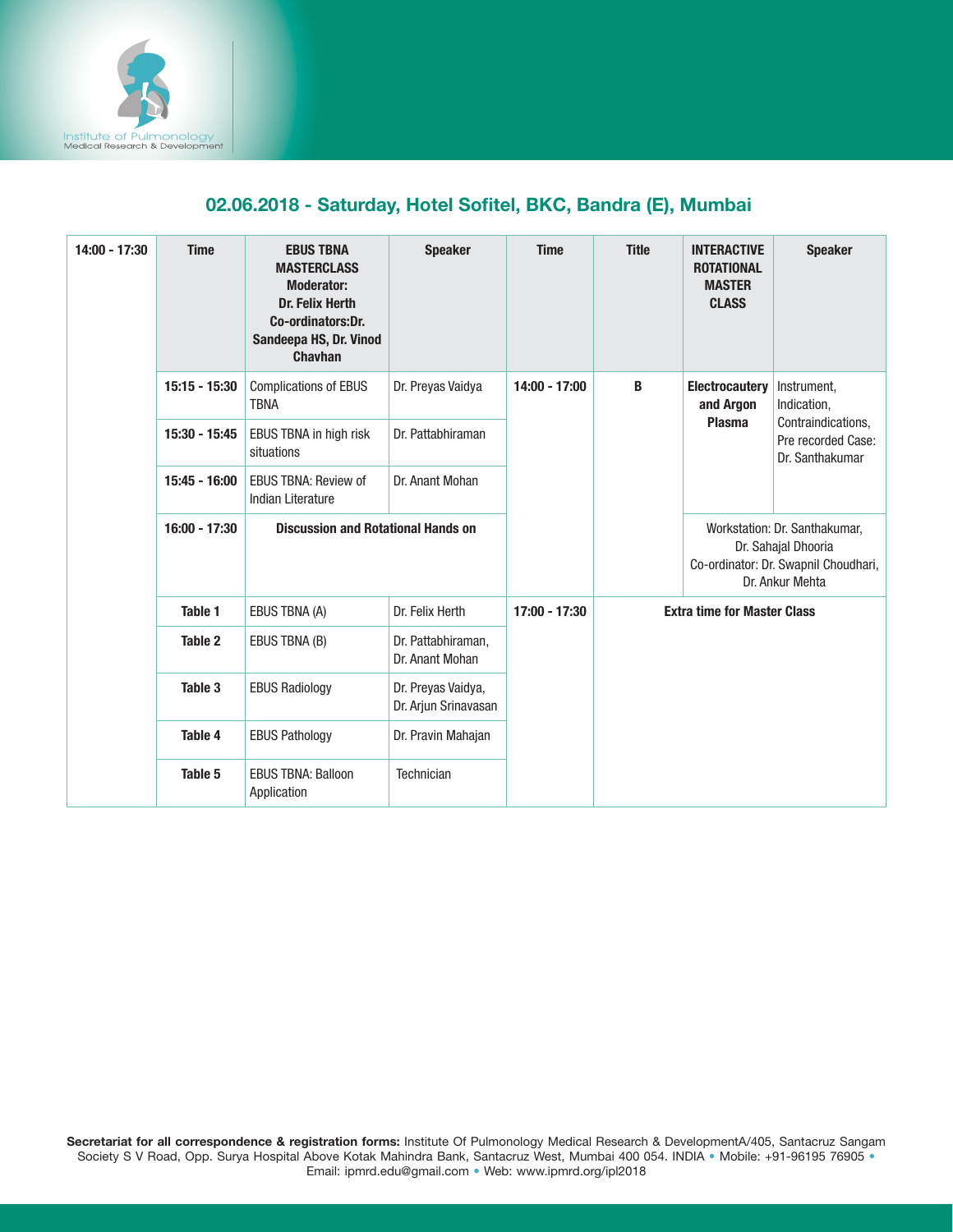

## 03.06.2018 - Sunday, Hotel Sofitel, BKC, Bandra (E), Mumbai

| $08:00 - 09:00$                                                                                  | Hall A - Oral Paper / Case Presentation: CHAIR: Dr. Santhakumar, Dr. Kamlesh Pandey                                        |                                                                                    |                                              |                                                                                                |                                                                                                                         |                     |  |  |  |
|--------------------------------------------------------------------------------------------------|----------------------------------------------------------------------------------------------------------------------------|------------------------------------------------------------------------------------|----------------------------------------------|------------------------------------------------------------------------------------------------|-------------------------------------------------------------------------------------------------------------------------|---------------------|--|--|--|
| <b>HALL A</b><br>(Co-ordinators: Dr. Vinod Chavhan, Dr. Neha Mandovra,<br>Dr. Swapnil Chaudhari) |                                                                                                                            |                                                                                    |                                              | <b>HALL B</b><br>(Co-ordinators: Dr. Preyas Vaidya, Dr. Kamlesh Pandey,<br>Dr. Tejashree Lele) |                                                                                                                         |                     |  |  |  |
| $09:00 - 10:30$                                                                                  | <b>Time</b>                                                                                                                | Symposium 4: What is on<br>the horizon for India?<br><b>Chair: Dr. Ramraje</b>     | <b>Speaker</b>                               | <b>Time</b>                                                                                    | Symposium 5: Review of<br>current evidence: What the<br>Nation would like to know?<br>Chair: Dr. Alpa Dalal, Dr. Jairaj | <b>Speaker</b>      |  |  |  |
|                                                                                                  | $09:00 - 09:15$                                                                                                            | Interventional Pulmonology<br>in Lung Transplant<br>receipients                    | Dr. Sandeepa H.S.                            | $09:00 - 09:15$                                                                                | Interventional Pulmonology in<br>management of TB sequelae                                                              | Dr. Ravindra Mehta  |  |  |  |
|                                                                                                  | $09:15 - 09:30$                                                                                                            | <b>Targeting Solitary</b><br><b>Pulmonary Nodule:</b><br>Navigational bronchoscopy | Dr. Anant Mohan                              | $09:15 - 09:30$<br>Surgical options in management<br>of TB sequelae                            |                                                                                                                         | Dr. Amol Bhanushali |  |  |  |
|                                                                                                  | $09:30 - 09:45$                                                                                                            | Narrow band Imaging                                                                | Dr. Santhakumar                              | $09:30 - 09:45$<br>Differentiating Sarcoidosis and<br>TB on EBUS TBNA                          |                                                                                                                         | Dr. Ritesh Agarwal  |  |  |  |
|                                                                                                  | $09:45 - 10:00$                                                                                                            | Bronchial Thermoplasy:<br>When and Outcomes?                                       | Dr. Pattabhiraman                            | $09:45 - 10:00$                                                                                | <b>Bronchoscopic Volume</b><br>Reduction                                                                                | Dr. Felix Herth     |  |  |  |
|                                                                                                  | $10:00 - 10:15$                                                                                                            | Debate: Lung<br>Transplantation In India: Is it<br>an option? Yes                  | Dr. Zarir Udwadia                            | $10:00 - 10:15$                                                                                | Intrapleural fibrinolysis in<br>empyema: When and How?                                                                  | Dr. Dharmesh Patel  |  |  |  |
|                                                                                                  | $10:15 - 10:30$                                                                                                            | Debate: Lung<br>Transplantation In India: Is it<br>an option? No                   | Dr. Prahlad<br>Prabhudesai                   | $10:15 - 10:30$                                                                                | <b>Discussion</b>                                                                                                       |                     |  |  |  |
| $10:30 - 11:00$                                                                                  |                                                                                                                            |                                                                                    |                                              | <b>Tea Break</b>                                                                               |                                                                                                                         |                     |  |  |  |
|                                                                                                  |                                                                                                                            | <b>HALL A</b>                                                                      |                                              | <b>HALL B</b>                                                                                  |                                                                                                                         |                     |  |  |  |
| $11:00 - 12:30$                                                                                  | <b>FROM BEDSIDE TO ENDOSCOPY:</b><br><b>INTERACTIVE CASE BASED SYMPOSIUM</b><br><b>Editorial comments: Dr. Felix Herth</b> |                                                                                    |                                              | <b>Time</b>                                                                                    | Symposium 6: In Whom and<br>How?<br>Chair: Dr. Rakesh Chawla,<br>Dr. Uma Dangi,<br>Dr. Mahavir Modi                     | <b>Speaker</b>      |  |  |  |
|                                                                                                  | <b>Title</b>                                                                                                               | <b>Tuberculosis</b><br><b>Moderator: Dr. Amita</b><br><b>Athavale</b>              | <b>Case Presenter</b>                        | $11:00 - 11:15$                                                                                | Pleuroscopy (Procedure,<br>Pleural Biopsy, Adhesiolysis,<br>Pleurodesis)                                                | Dr. Dharmesh Patel  |  |  |  |
|                                                                                                  | $11:00 - 11:10$                                                                                                            | Case 1: Mediastinal<br>Adenopathy                                                  | Dr. Prashant<br>Chhajed /<br>Dr. Arvind Kate |                                                                                                |                                                                                                                         |                     |  |  |  |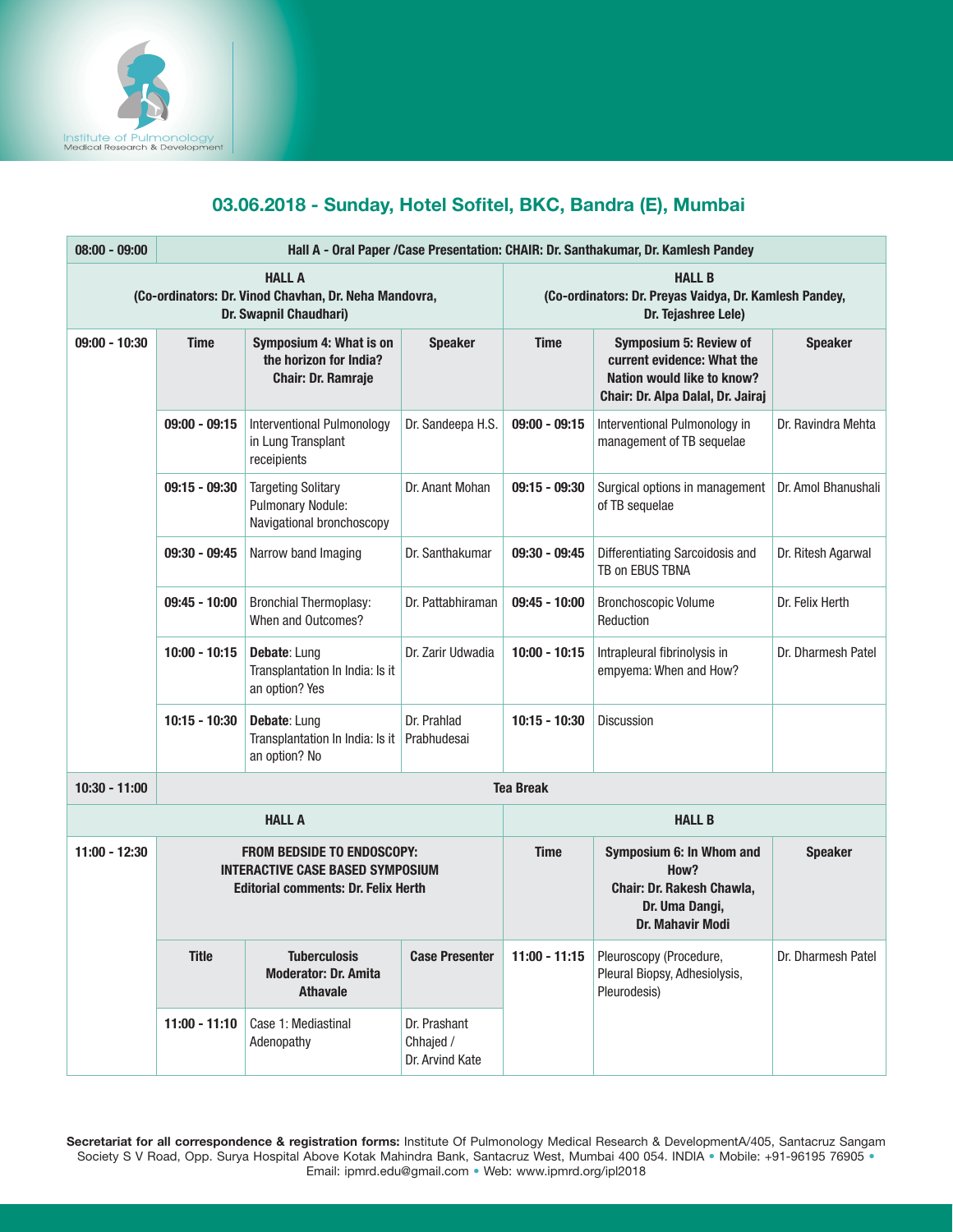

# 03.06.2018 - Sunday, Hotel Sofitel, BKC, Bandra (E), Mumbai

|                 | $11:10 - 11:20$ | Case 2: Pleural Disease                                                                                                                                                           | Dr. Prashant<br>Chhajed / Dr.<br>Arvind Kate | $11:15 - 11:30$ | <b>Radial Probe EBUS</b>                                         |                                                                | Dr. Sahajal Dhooria                                                                            |
|-----------------|-----------------|-----------------------------------------------------------------------------------------------------------------------------------------------------------------------------------|----------------------------------------------|-----------------|------------------------------------------------------------------|----------------------------------------------------------------|------------------------------------------------------------------------------------------------|
|                 | $11:20 - 11:30$ | Panel: Dr. Nikhil Kulkarni, Dr. Vasant Nagvekar,<br>Dr. Kirti Sabnis                                                                                                              |                                              | $11:30 - 11:45$ | <b>Benign Airway Stenosis</b>                                    | (Dilatation, Stent Placement)                                  | Dr. Karan Madan                                                                                |
|                 | <b>Title</b>    | <b>Oncology</b><br><b>Moderator: Dr. Prashant</b><br><b>Chhajed</b>                                                                                                               | <b>Case Presenter</b>                        | $11:45 - 12:00$ | <b>Malignant Airway Stenosis</b><br>(Debulking, Stent Placement) |                                                                | Dr. Azmal Khan                                                                                 |
|                 | $11:30 - 11:45$ | Case 1: Airway Malignancy                                                                                                                                                         | Dr. Ritesh Agarwal                           | $12:00 - 12:15$ | <b>Bronchopleural Fistula</b>                                    |                                                                | Dr. Ravindra Mehta                                                                             |
|                 | 11:45 - 12:00   | Case 2: Esophageal<br>Malignancy                                                                                                                                                  | Dr. Prashant<br>Chhajed                      |                 |                                                                  |                                                                |                                                                                                |
|                 | $12:00 - 12:15$ | Case 3: Malignant Pleural<br>Effusion                                                                                                                                             | Dr. Arjun<br>Srinivasan                      |                 |                                                                  |                                                                |                                                                                                |
|                 | $12:15 - 12:30$ | Panel: Dr. Kumar Prabhash, Dr. Boman Dhabhar,<br>Dr. Rajesh Mistry                                                                                                                |                                              |                 |                                                                  |                                                                |                                                                                                |
| $12:30 - 13:00$ |                 | IPL 2018 Key Note Address: Unfolding<br>the next decade for Interventional                                                                                                        | Dr. Felix Herth                              |                 |                                                                  |                                                                |                                                                                                |
|                 |                 | Pulmonology                                                                                                                                                                       |                                              |                 |                                                                  |                                                                |                                                                                                |
| $13:00 - 14:00$ |                 |                                                                                                                                                                                   |                                              | Lunch           |                                                                  |                                                                |                                                                                                |
|                 |                 | <b>HALL A</b>                                                                                                                                                                     |                                              |                 |                                                                  | <b>HALL B,C,D Rotational</b>                                   |                                                                                                |
| $14:00 - 17:30$ | <b>Time</b>     | <b>FLEXIBLE BRONCHOSCOPY</b><br><b>MASTER CLASS</b><br><b>Chair: Dr. Avdhesh</b><br><b>Bansal, Dr. Amita Nene</b><br><b>Coordinator: Dr. Sandeepa</b><br>H.S., Dr. Kamlesh Pandey | <b>Speaker</b>                               | <b>Time</b>     | <b>Title</b>                                                     | <b>INTERACTIVE</b><br><b>ROTATIONAL</b><br><b>MASTER CLASS</b> | <b>Speaker</b>                                                                                 |
|                 | $14:00 - 14:10$ | Anesthesia and Sedation<br>during Bronchoscopy                                                                                                                                    | Dr. Arvind Kate                              | 14:00 - 17:00   | D                                                                | <b>Radial Probe</b><br><b>EBUS</b>                             | Instrument,<br>Indication,<br>Contraindications,<br>Pre recorded Case:<br>Dr. Arjun Srinivasan |
|                 | 14:10 - 14:20   | How to Set up a<br>Bronchoscopy Suite and<br>disinfection                                                                                                                         | Dr. Kamlesh<br>Pandey                        |                 |                                                                  |                                                                | Workstation: Dr. Arjun Srinivasan,<br>Co-ordinator : Dr. Preyas Vaidya                         |